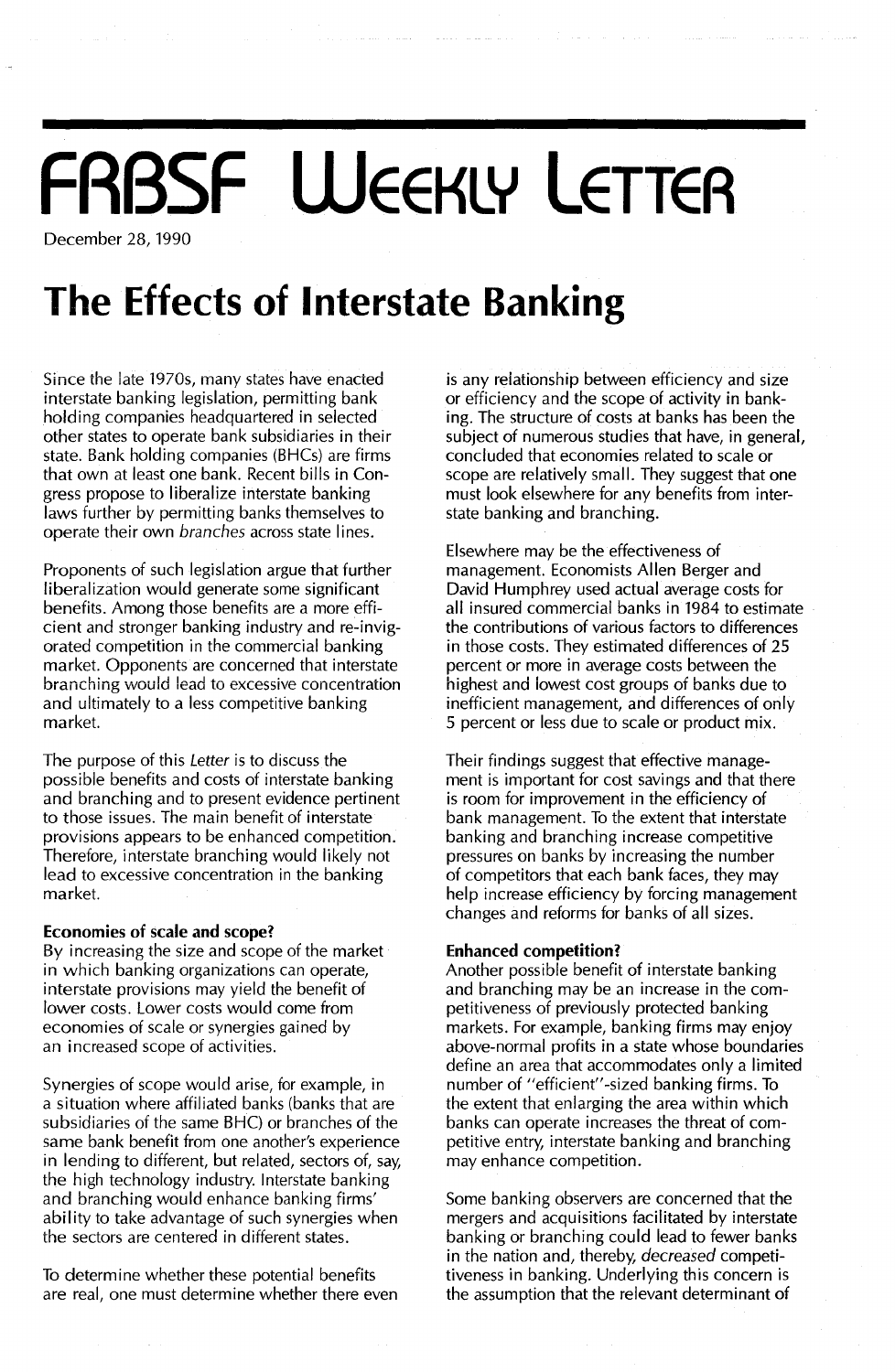# **FRBSF**

competitive vigor is the total number of banking firms in the whole country. Most banking economists believe that the relevant market for most consumer or retail banking services is much smaller than the nation.

As a result, even if interstate provisions were to decrease the number of banking firms in the whole country, they would not necessarily decrease the number of banking firms within the relevant market. For example, without interstate banking, a different set of three BHCs, for a total of 15, may serve each of five one-state areas. With interstate banking, there may be a total of only 10 BHCs in the five-state region, but all ten would serve each state.

#### **Fewer bank failures?**

A decrease in the probability of bank failures is yet another possible benefit of the market expansion that arises from interstate banking or branching. Risk is "diversifiable" to the extent that the expansion of business opportunities improves the tradeoff between risk and expected return faced by banks. The improvement comes in the form of lower risk for a given expected return, or a higher expected return for the same risk. •

**In** an expanded geographical market, many of the new combinations of risk and expected return open to a bank are likely to yield a lower probability of bank failure. **In** principle, a bank that geographically diversified its assets to reduce risk would face a lower probability of insolvency.

Whether an interstate bank would choose a combination of risk and expected return that reduced its probability of insolvency would depend on a number of factors. Among those factors are the bank managers' incentives, which may be affected by the existing system of deposit insurance.

Another factor is the effect of any diversification on operating costs. A pure portfolio investor who holds assets only passively can decrease the probability of insolvency by diversifying assets to reduce risk. Bank loans, however, are special types of assets that also require administrative input, and, more importantly, monitoring of covenants and terms. When a banking firm

diversifies assets, the probability of insolvency may rise because the pure portfolio effects are outweighed by a deterioration in the ability to administer and monitor varied and dispersed loans. The term "operating risk" refers to the latter effects.

Using a sample of banking organizations with differing levels of geographic dispersion, economists Nellie Liang and Stephen Rhoades investigated whether the effects of increased operating risk outweighed the portfolio effects of diversification. Specifically, they examined whether the effects of an increase in operating risk on the *level* of earnings outweighed the effects of an increase in pure "financial diversification" on the *variability* of earnings in such a way that they increased the probability of bank failure.

Liang and Rhoades' empirical results supported the conclusion that geographic dispersion does reduce the probability of bank insolvency. However, they cautioned that operating risk appears to influence the probability of bank failure significantly, and should therefore not be discounted in any assessment of the effects of bank portfolio diversification. Although the more geographically dispersed banking firms had lower earnings variability, they also had lower earnings levels, which Liang and Rhoades attributed to the effects of operating risk.

Thus, banking firms that take advantage of interstate banking and branching to increase the geographic scope of their market are likely to reduce their probability of insolvency, although not by as much as standard portfolio theory would predict.

#### **What experience tells us**

The evidence presented so far seems to indicate that interstate banking and branching do offer potential benefits. Whether banks can reap these benefits is an empirical issue.

Some studies have addressed the question of whether interstate banking organizations enjoy some competitive advantage over banking organizations that do not operate on an interstate basis. Most of them indicate that interstate banking firms do not enjoy any long-run competitive advantage over non-interstate banking firms of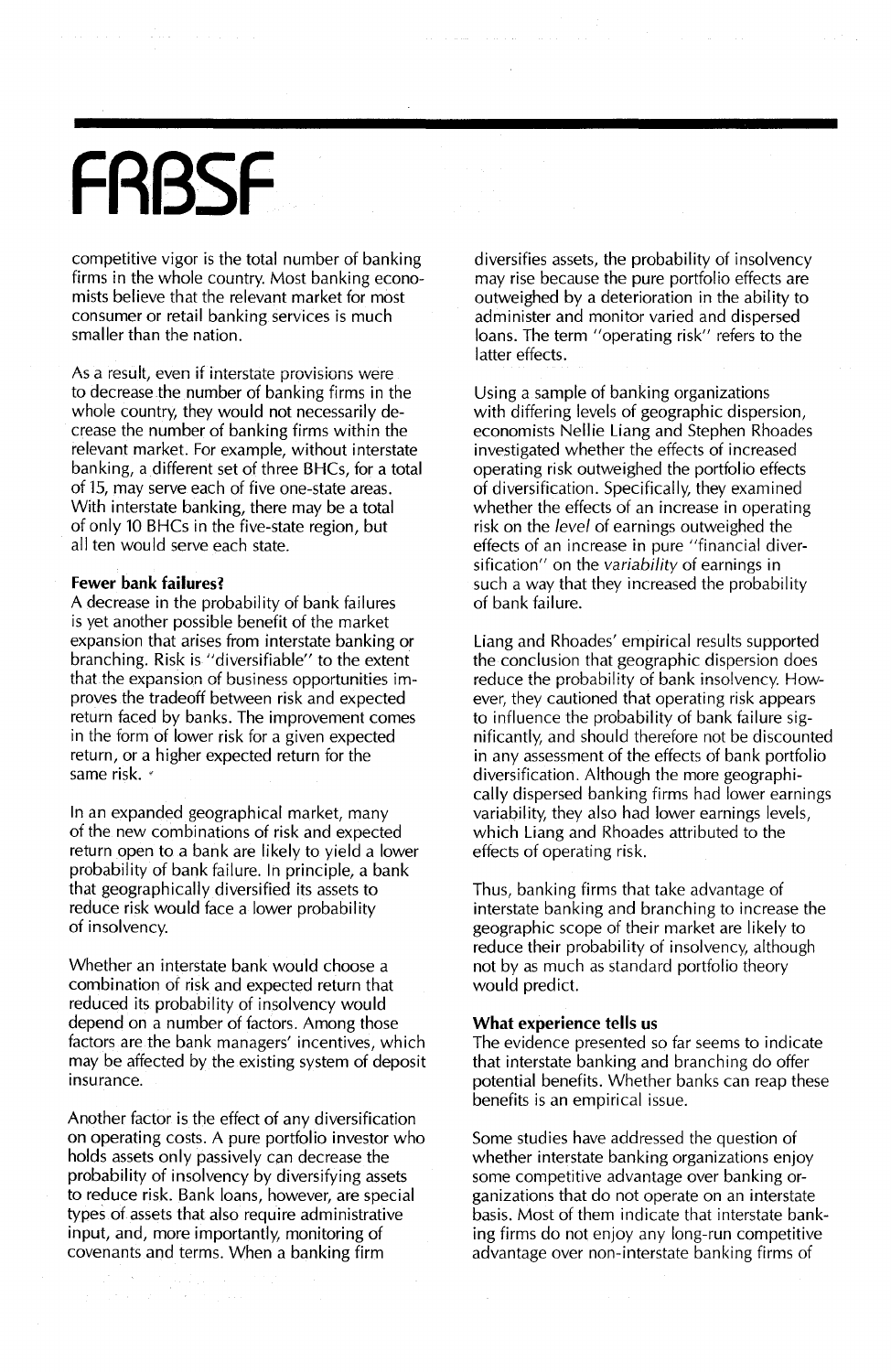comparable size. This finding is consistent with the evidence cited above indicating that synergies related to an expanded scope of activities contribute relatively little to efficiency.

Evidence pertaining to the relationship between the geographic dispersion of bank offices and actual bank failures can be found in the work of economist Hilary Smith. Using data from actual bank closures, Smith found empirical evidence that intrastate branching restrictions, which limit branching to a confined area, increase the incidence of bank closure. One may extrapolate from this result to say that interstate branching and banking provisions would decrease the probability of bank closure. However, no one has yet investigated the degree to which banking firms actually take advantage of existing interstate banking laws to widen their geographic range. Further evidence on this issue is necessary to assess fully the effect of interstate banking or branching on bank performance.

#### Evidence from bank stock returns

Examining the response of the stock returns of BHCs to the passage or enactment of interstate banking laws offers an alternative means of assessing the possible effects of such laws. Although such an approach can only provide information on the market's *perception* of possible gains or losses, it offers an important advantage over direct comparisons of interstate and non-interstate banking firms. Namely, it provides evidence on the effect of interstate provisions on the *entire* banking market. Such evidence is especially important for determining the effect on competition in the banking market.

Preliminary work at the Federal Reserve Bank of San Francisco indicates that BHC stock returns have shown a statistically significant negative response to the implementation of interstate banking laws since the late 1970s. Laws permitting out-of-state BHCs to acquire in-state banks appear to reduce the stock returns of in-state BHCs. Moreover, the negative effect is stronger

the greater the number of states whose BHCs are permitted to acquire in-state banks. This suggests that the market perceives interstate laws to enhance competition and to erode excess profits previously protected by geographic restrictions.

The results of this preliminary work do not rule out the idea that interstate operations may reduce insolvency by allowing greater asset diversification. Diversification opportunities would likely encourage stock returns to respond positively to interstate banking laws. Potential acquisition targets would see their stock price bid up in anticipation of the higher acquisition price that out-of-state acquirers, with more to gain through geographic diversification, would pay. The overall negative response of bank stock returns merely suggests that the negative effects of increased competition on *all* bank stocks outweigh the positive effects for possible acquisition targets, if any exist.

#### Interstate branching

Because very few states permit out-of-state banks to set up or acquire *branches* in their state, we can only infer the potential effects of further geographic liberalization from what we know of interstate banking today.

The available evidence, including preliminary empirical evidence gathered at this Bank, indicates that the main benefits of interstate operations stem from increased competition. There appears to be little reason for concern that interstate branching would lead to the demise of small banks. As found by Berger and Humphrey, efficiencies due merely to bank size or scope of operations are relatively insignificant when compared with the benefits of efficient management. If interstate branching were to become a reality, we could expect it to enhance competition further and to encourage the efficient management of banks of all sizes.

#### Elizabeth laderman Economist

Opinions expressed in this newsletter do not necessarily reflect the views of the management of the Federal Reserve Bank of San Francisco, or of the Board of Governors of the Federal Reserve System.

Editorial comments may be addressed to the editor or to the author.... Free copies of Federal Reserve publications can be obtained from the Public Information Department, Federal Reserve Bank of San Francisco, P.O. Box 7702, San Francisco 94120. Phone (415) 974-2246.